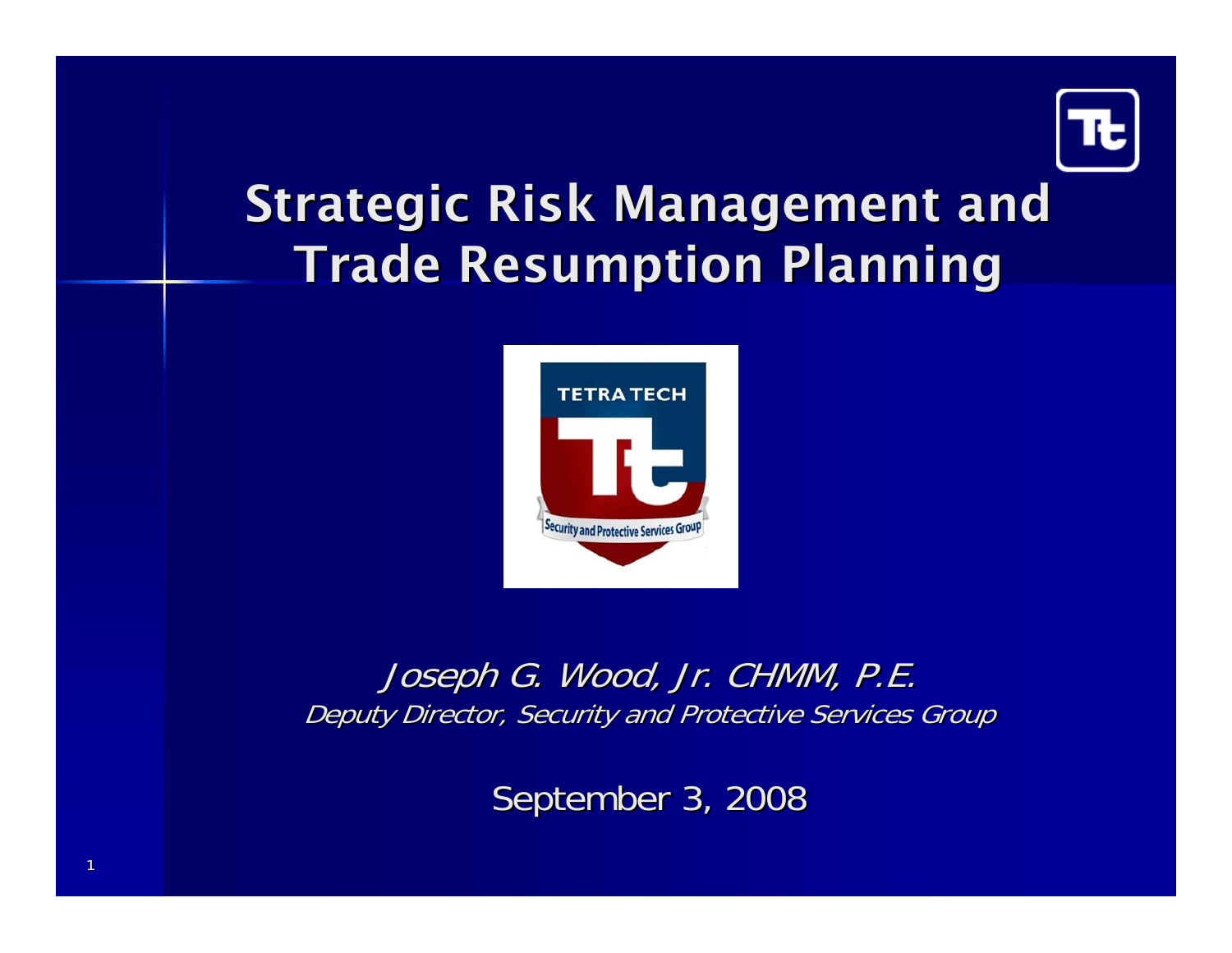

## **Tetra Tech Inc.**

- $\blacksquare$  Tetra Tech is a leading international engineering and technical services consulting firm.
	- –Top 500 Design Firms
	- –Top 200 Environmental Firms
	- –**General Building**
	- $-$  #3  $-$  Telecommunications
	- –**Manufacturing**
	- #1 Water
	- $-$  #6 **Hazardous Waste**



 $\blacksquare$  Tetra Tech has nearly 8,500 professionals in approximately 275 offices worldwide.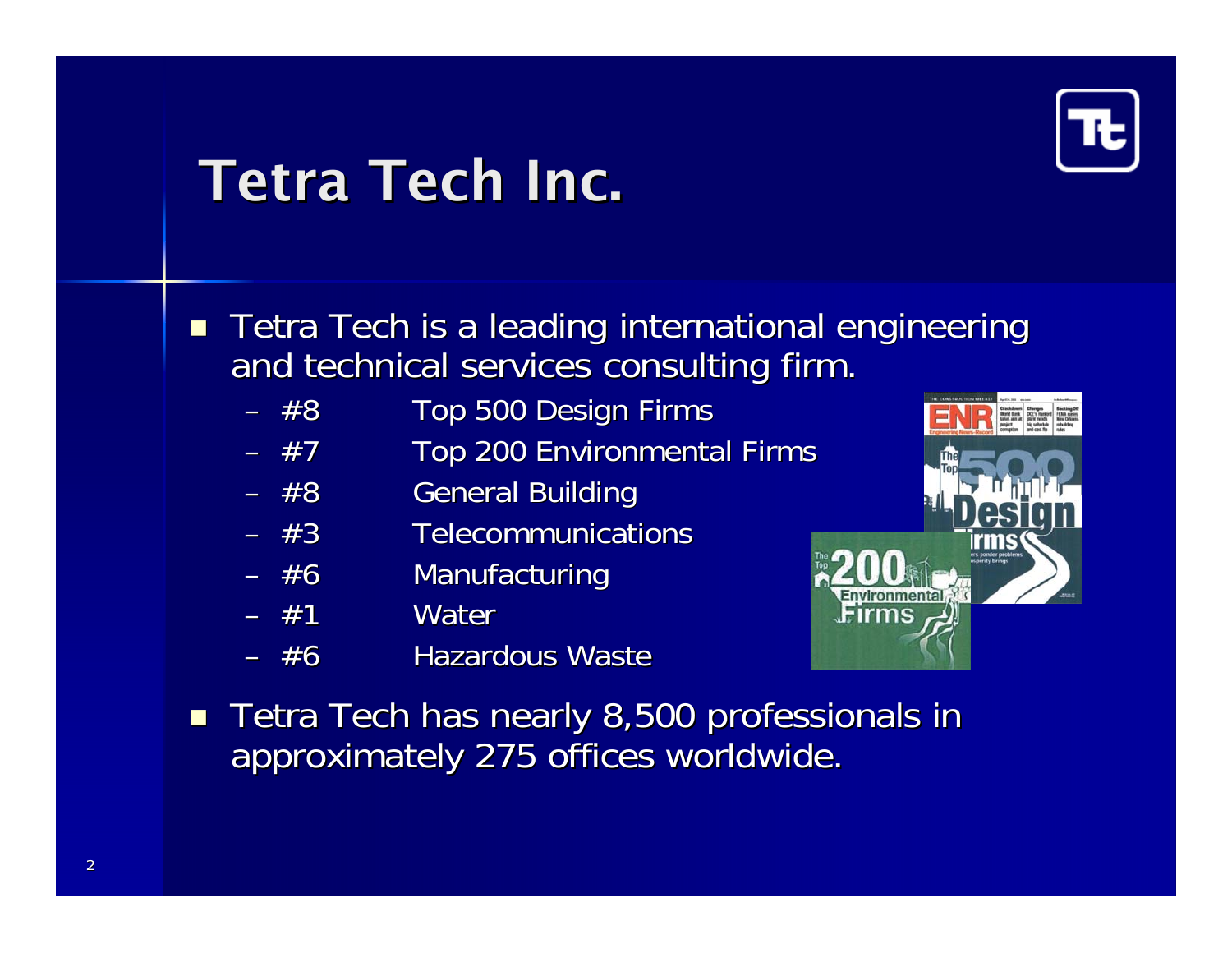

## **Integrated Port Services**

- $\mathcal{L}$ Risk Assessment, Mitigation, and Management
- $\mathbb{R}^2$ Development of Port-wide Risk Management Strategies
- $\mathbb{R}^2$ Resource Analysis For Risk Management Strategies
- $\blacksquare$ Concept/Continuity of **Operations**
- $\mathbb{R}^2$ Trade Resumption and<br>Resiliency Planning
- **Security Systems Design**
- **n** Cost and Value Engineering

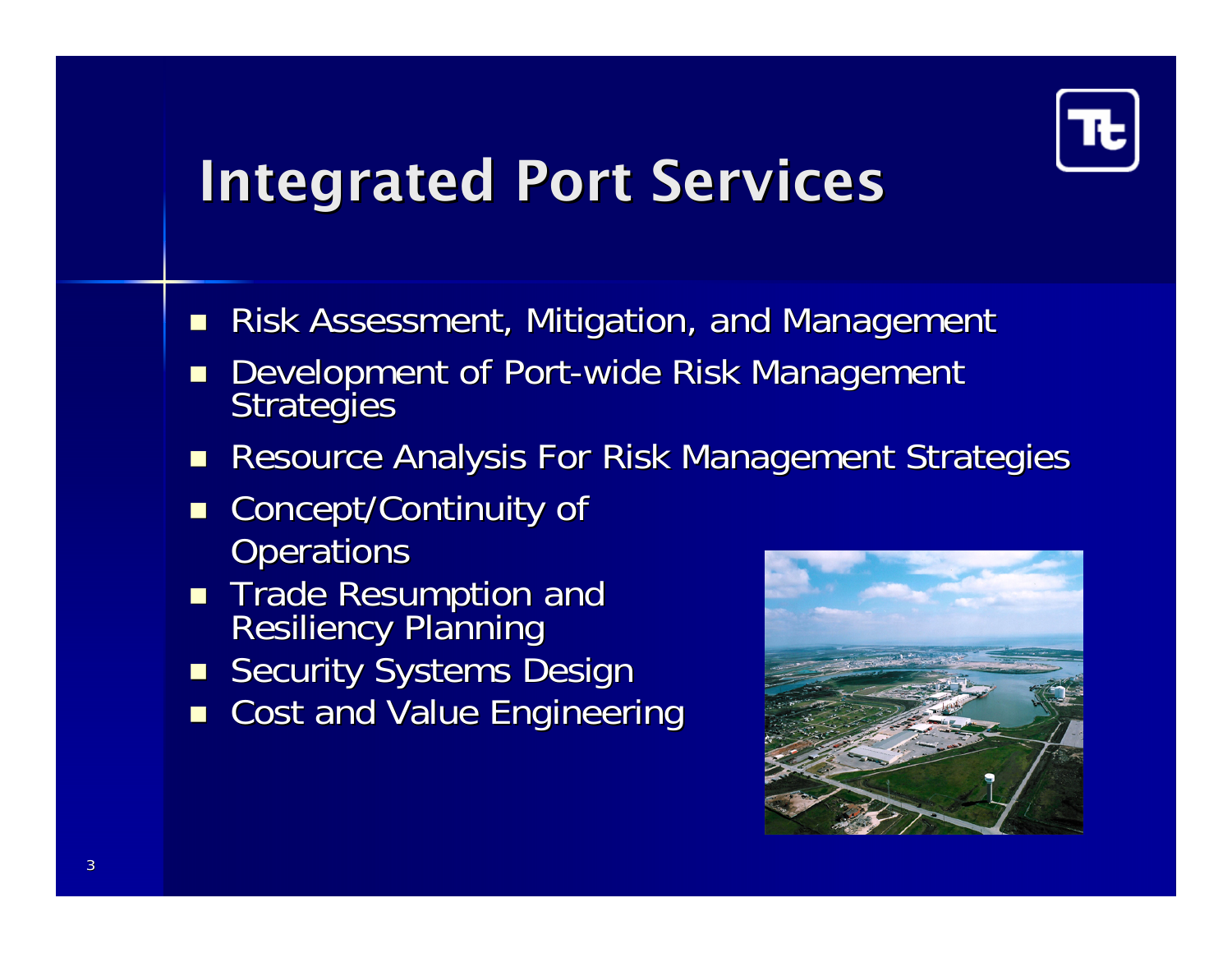

## **Security is key**

**Security** – The ability to:

- $\sim$ – Detect (and assess);
- $\mathcal{L}_{\mathcal{A}}$ – Delay; and
- $\mathcal{L}_{\mathcal{A}}$ – Respond to malevolent acts.

Security is key to the development and sustainability in Security is key to the development and sustainability in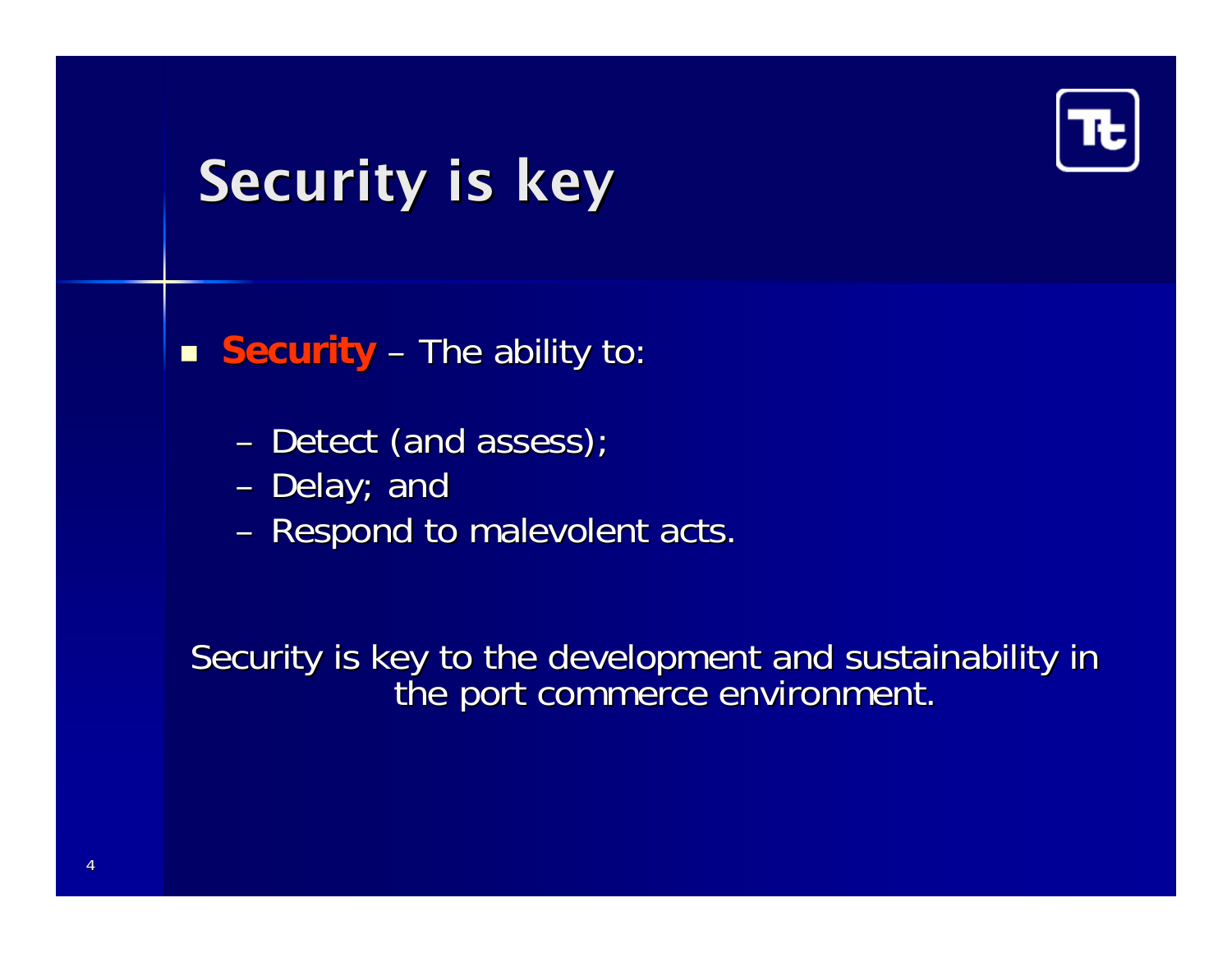

# **Strategic Risk Management** Planning (SRMP) Goals

The primary goals of the SRMP process are to:

- Develop a comprehensive strategic risk management plan for an area
	- $\mathcal{L}_{\mathcal{A}}$ – Utilize and build upon the conclusions and recommendations from previous assessments if available
- **Develop a long term investment plan to** reduce risks associated with vulnerabilities to the port community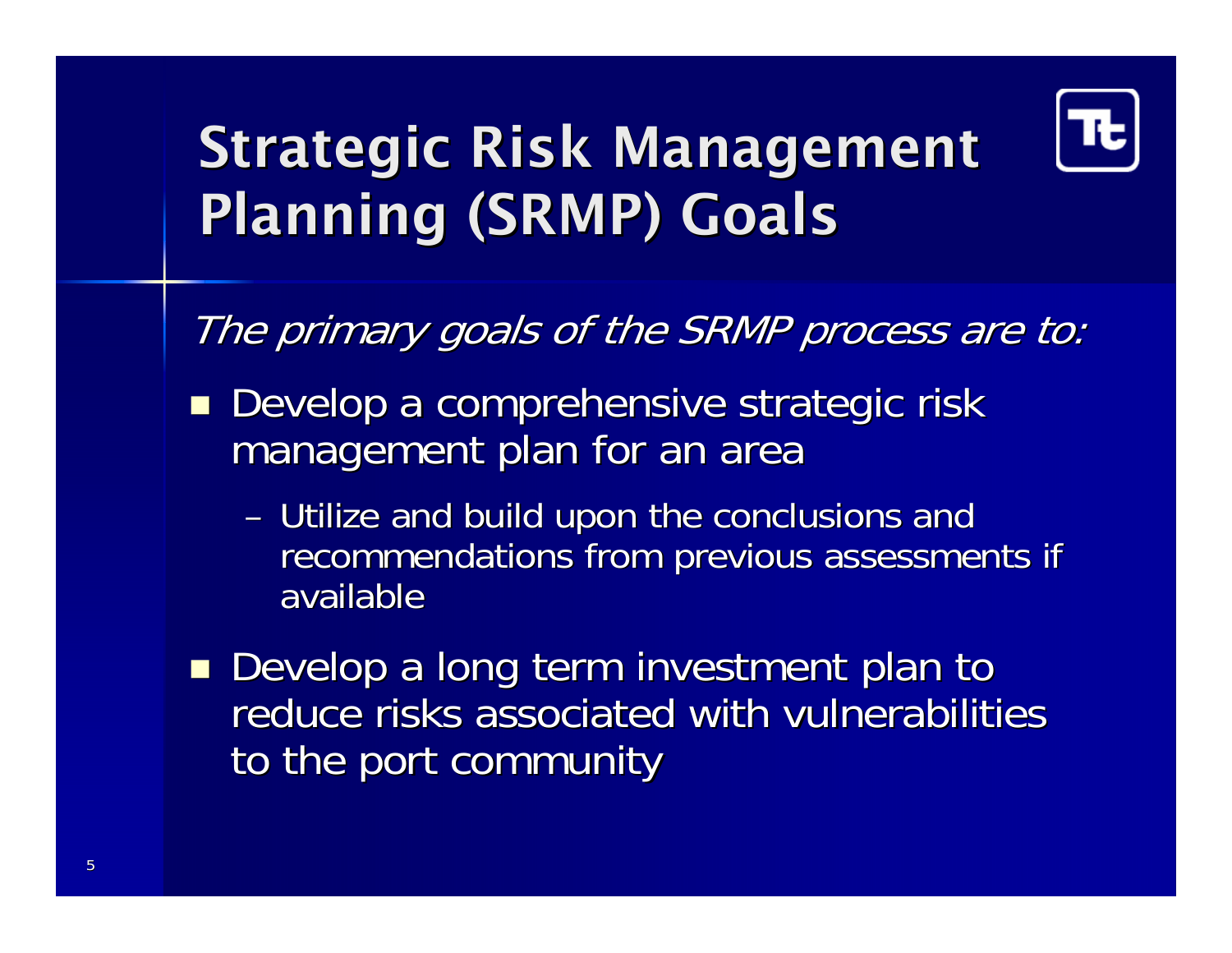

## What does a SRMP do?

- Systematically prioritizes facilities, functions, interdependencies, and resources;
- **Emphasizes port-wide and region-wide** partnering opportunities to optimize regional risk management; and
- Establishes a forward-looking risk management strategy to increase security,<br>survivability, and interoperability by<br>decreasing vulnerabilities port- or region-<br>wide.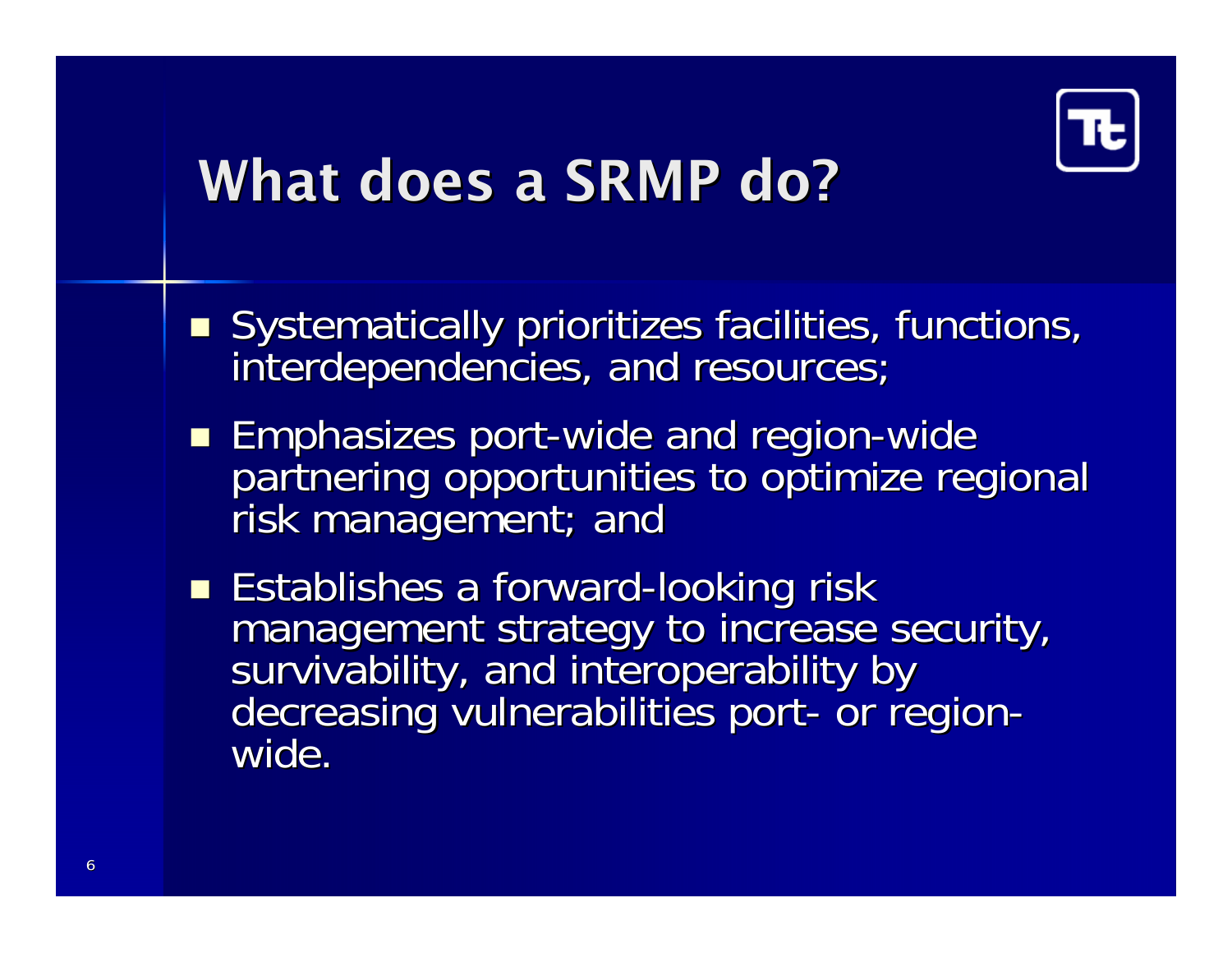

## The SRMP Process

**E** Evaluate Previously Completed Risk Assessments

- $\mathcal{L}_{\mathcal{A}}$ - Scope and Methodologies
- Threats
- Vulnerabilities
- $\mathcal{L}_{\mathcal{A}}$ - Consequences
- **Develop Data Gap Analysis** Summary
- **On-site Validation**
- **Establish Current Qualitative** Risk Baseline

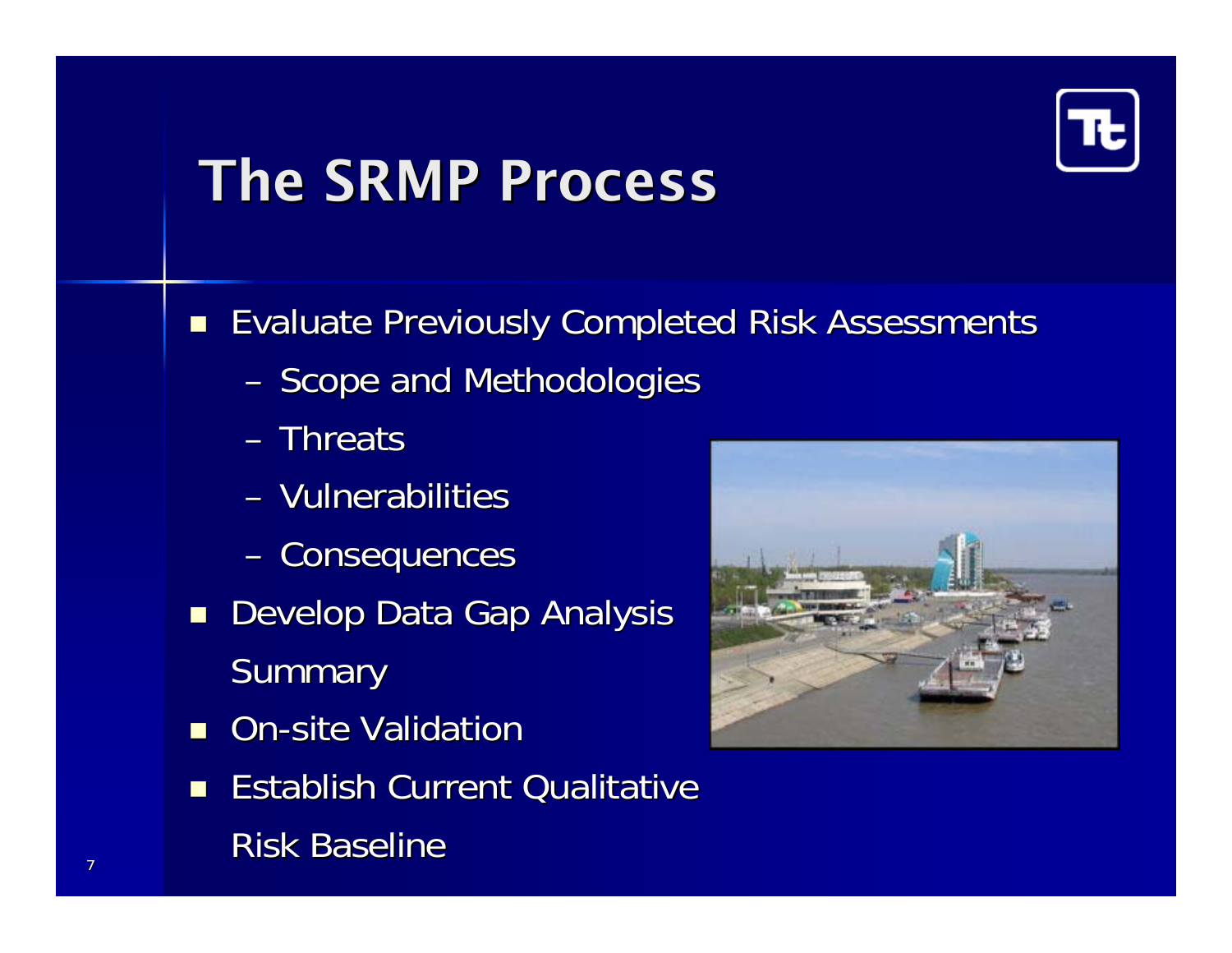

## The SRMP Process, cont.

Define target (end-state) risk goals

- **I** Identify end-state risk reduction measures to "fill in the gaps" and achieve goals achieve goals
- **Determine future port- or region-wide** risk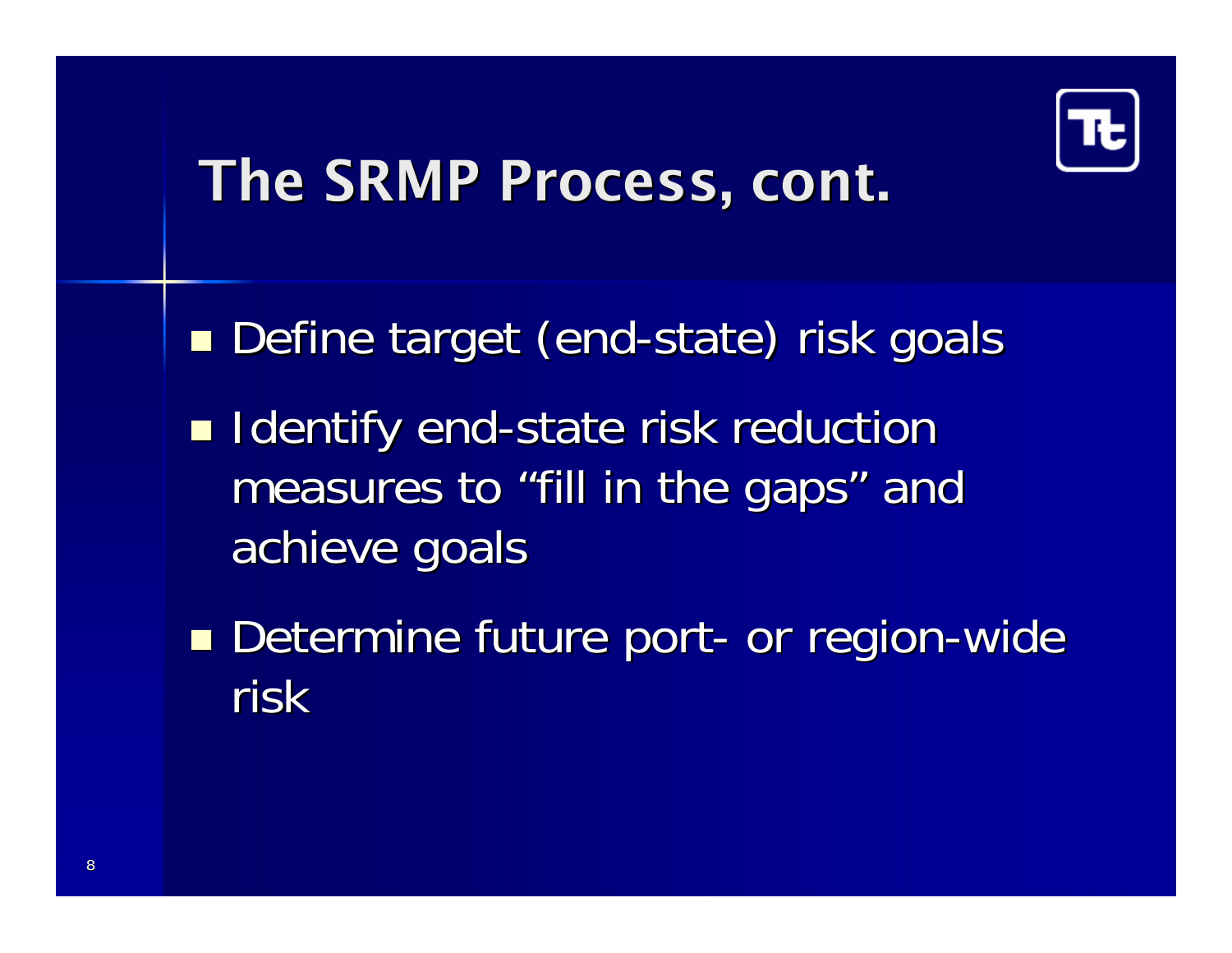

## The International Risk

**n** Critical Issues

- **However, Marketing Committee** – Piracy
- –- Emerging Threats (e.g., extremist groups, etc.)
- **However, Marketing Committee** – Internal Response Force Integrity
- International Task Force Response
- The Security / Development Nexus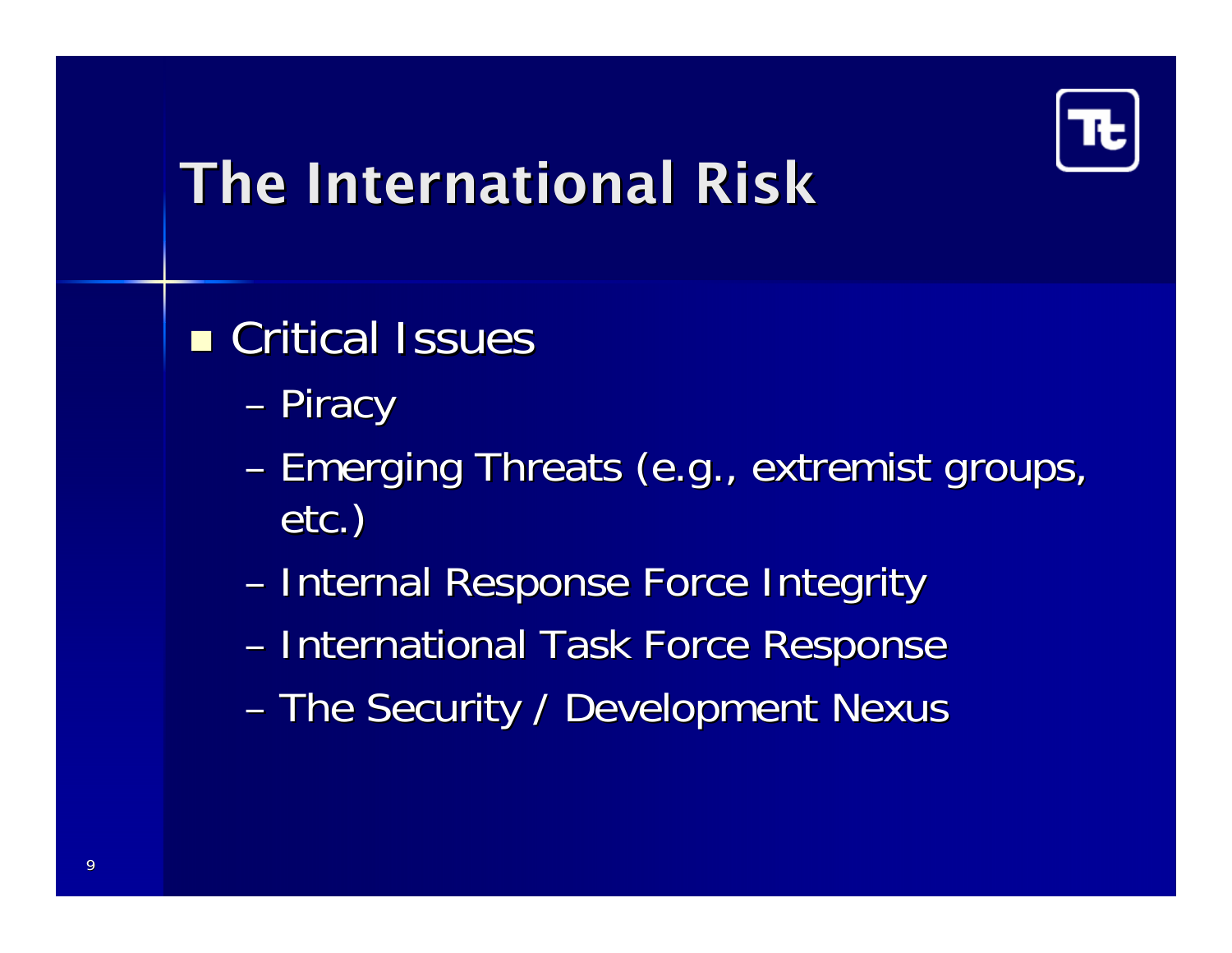

# **Trade Resumption and Resiliency (TRR) Goals**

**Develop mitigation strategies for rapid** restoration of critical facilities

- **However, Marketing Committee** - Includes elements of preparedness, survivability, and resiliency.
- **Develop simplified cost-benefit model** to identify and prioritize projects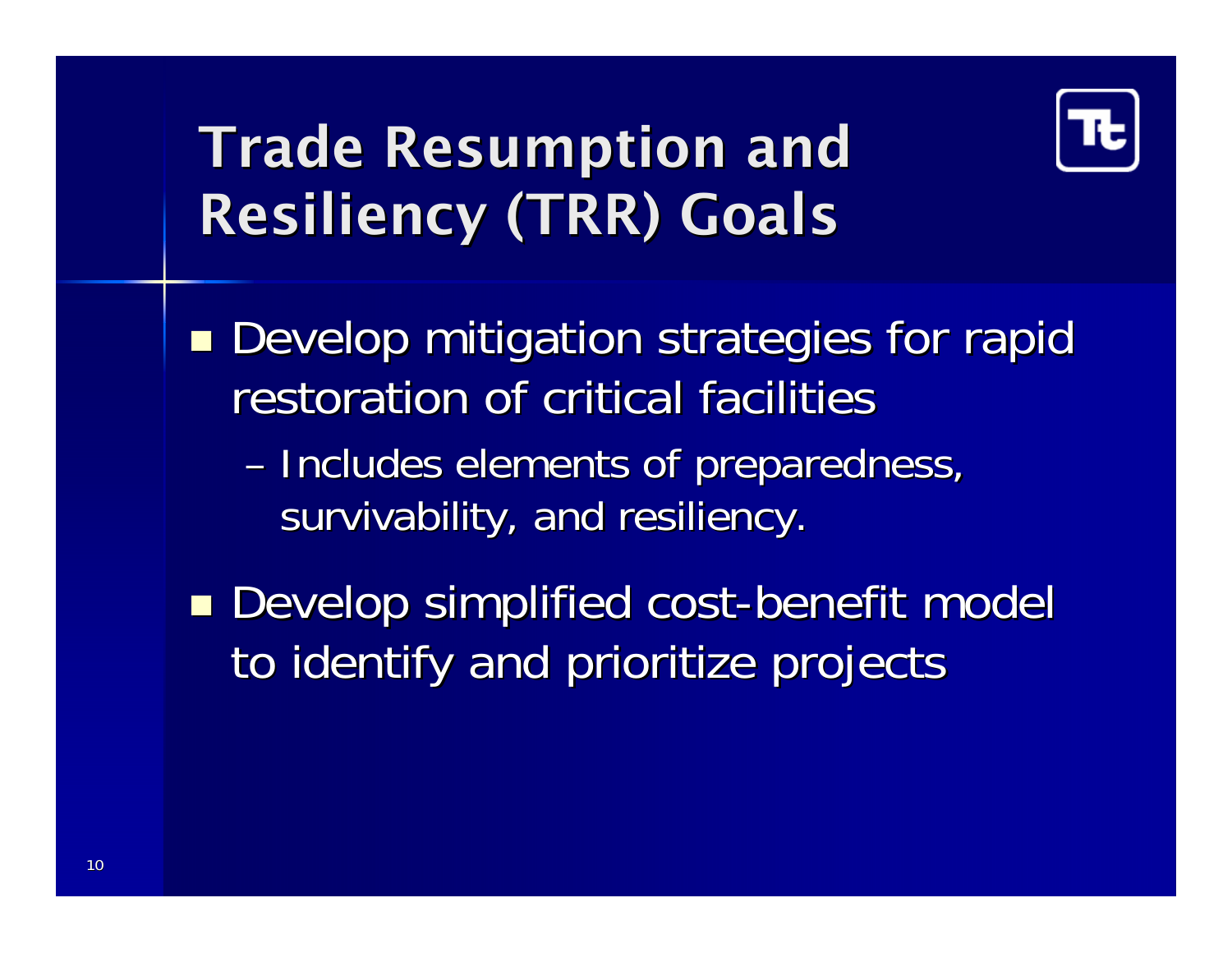

## **TRR Methodology**

- **Example Conduct Regional-scale Economic Modeling**
- $\blacksquare$ Identify and Analyze Port-wide Systems
- **E** Assess Recovery and Response Capabilities
- $\blacksquare$ Identify and Prioritize Mitigation Gaps
- **Perform Cost-benefit Analysis of Mitigations**
- $\blacksquare$ Develop Business Continuity and Trade **Resumption Plan**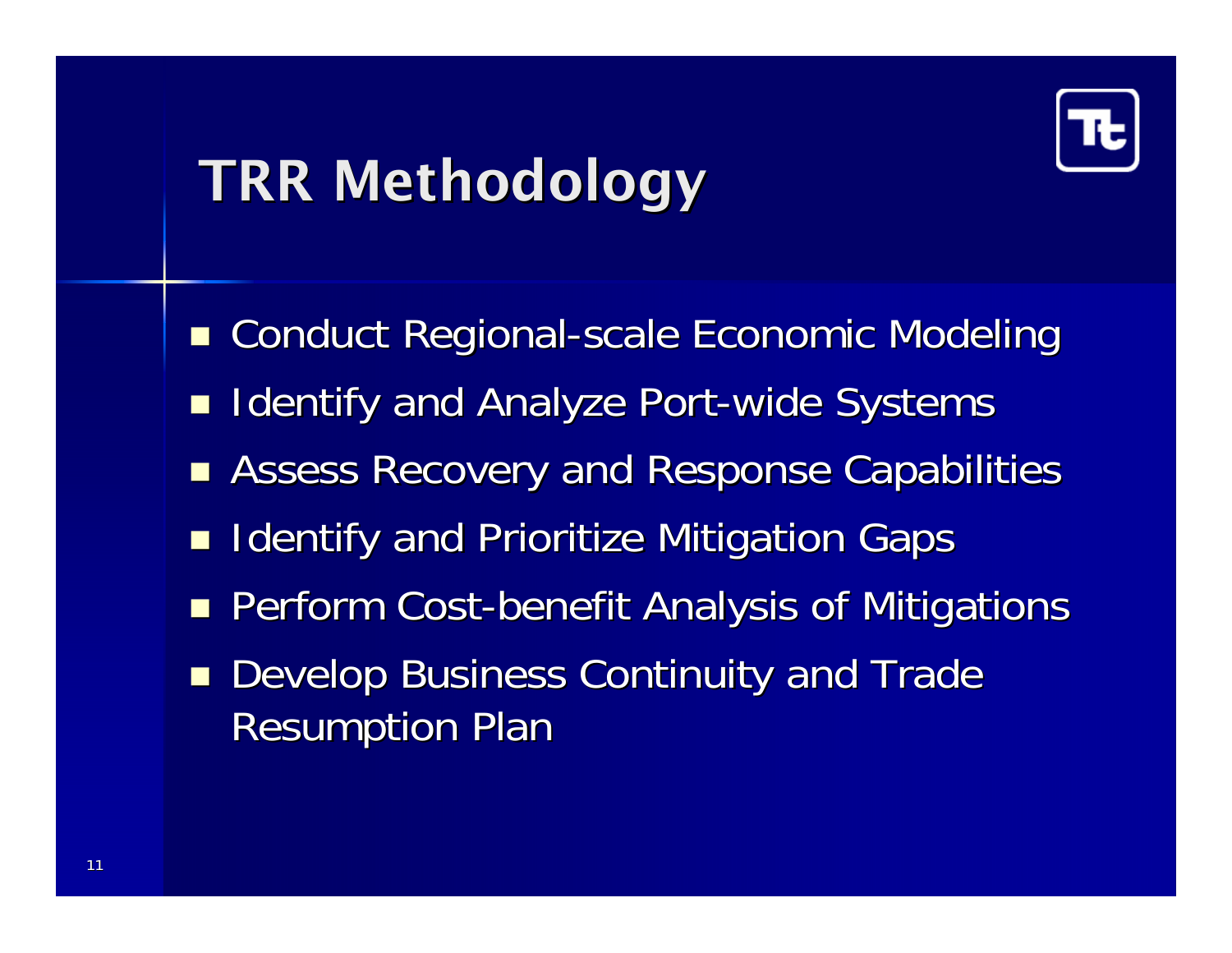

#### Awareness, Prevent, And Protect **Mission Area Gap Analysis**

**• Maritime Domain Awareness** 

- Multi-agency Information Centers
- **However, Marketing Committee** - Interoperable Communications
- **However, Marketing Committee** – Intelligent Radar
- –- Private Sector Information Sharing
- **However, Marketing Committee** – Security Awareness Training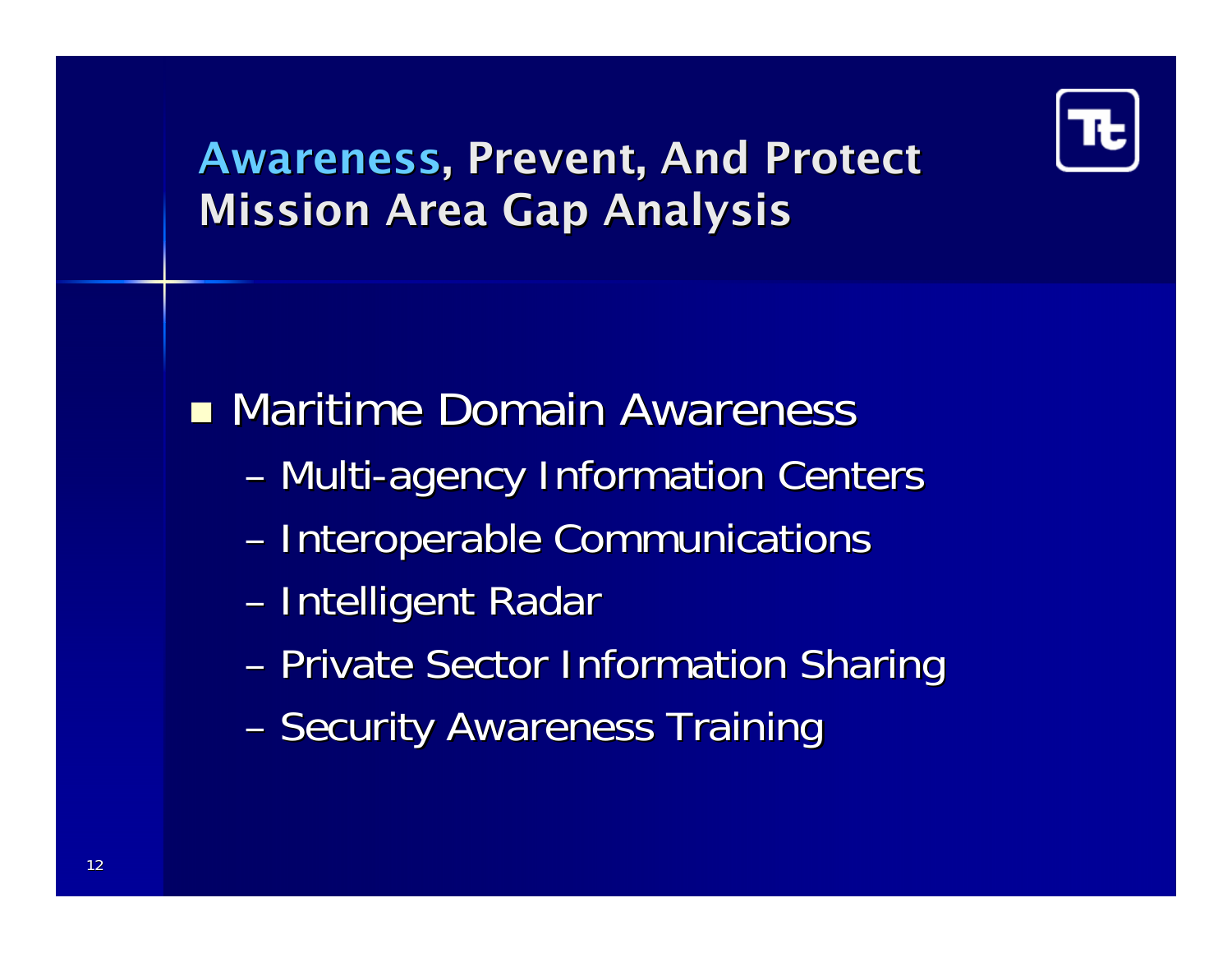

#### Awareness, Prevent, And Protect **Mission Area Gap Analysis**

### **Prevention**

- **However, Marketing Committee** – Electronic Systems to Monitor the Waterway
- National Police and Coast Guard Operations on the Waterway
- Coordinated International Task Force **Operations**
- **However, Marketing Committee** – Private Sector Security Management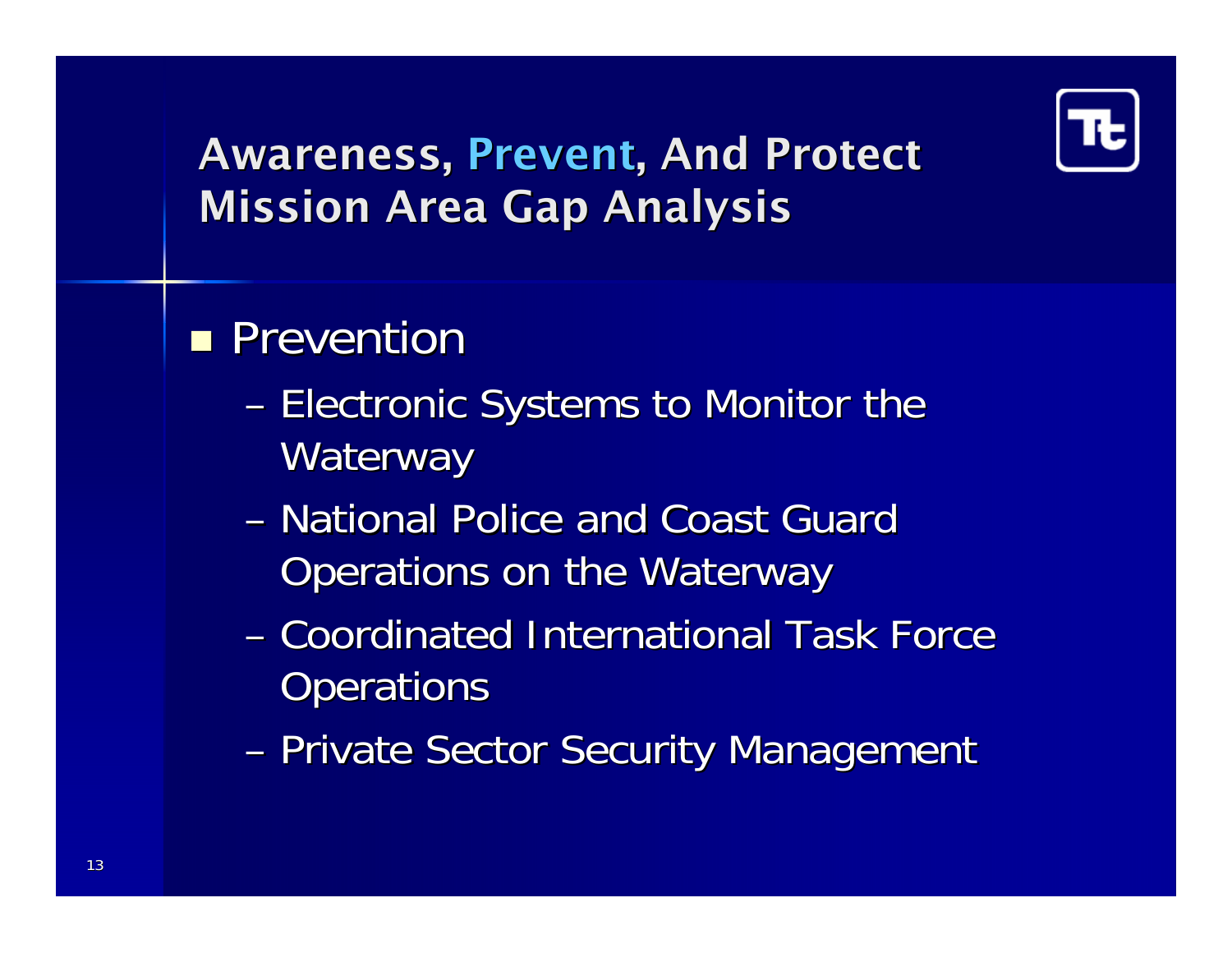

#### Awareness, Prevent, And Protect **Mission Area Gap Analysis**

### **Protection**

- **However, Marketing Committee - CCTV Surveillance, Intrusion Detection,** and Access Control for Critical Infrastructure (e.g., bridges, pipelines, etc.)
- Facility Access Control for Dock Workers
- **However, Marketing Committee** – Enhanced Security For Vessels In Coastal Areas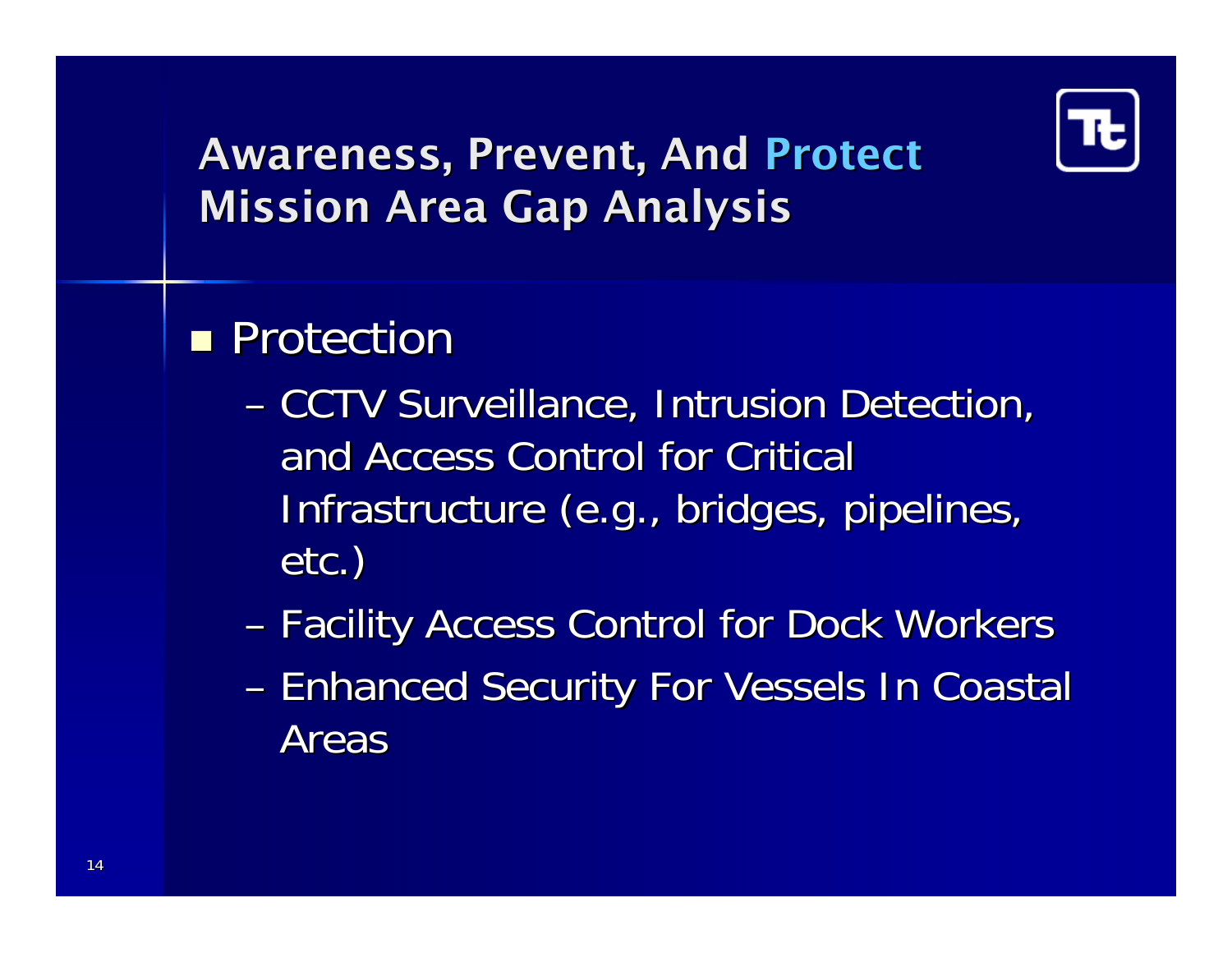#### Response and Recovery Mission Area **Gap Analysis**

- −**Emergency Response Gaps** 
	- Interoperable Communications
	- Information Sharing
	- Lack of Planning, Equipping, Training, and Exercising (PETE), Special Teams in Police, Fire, Hazmat, EMS and Public Health
	- Inadequate Marine Fire Resources and Training to National Standards
	- − Limited Marine Patrols / Presence Limited Marine Patrols / Presence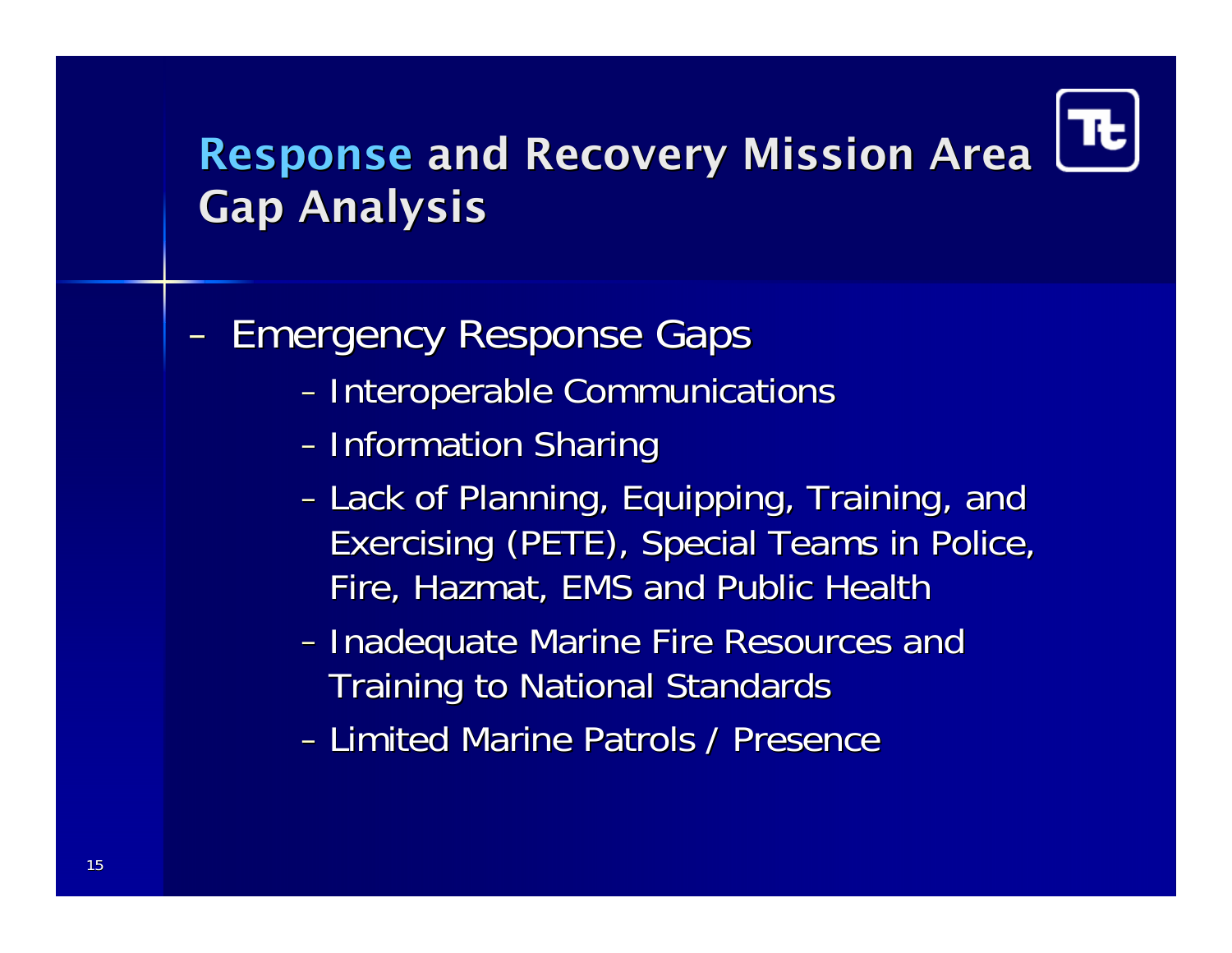

#### **Response and Recovery Mission Area Gap Analysis**

#### **Recovery**

- **However, Marketing Committee** – Short-and Long-term Recovery Plan
- –– Private Sector Resource Usage Strategy
- ■ Trade Resumption and Resiliency Gap **Analysis** 
	- **However, Marketing Committee** – Integrated Logistics and Transportation **Concept of Operations**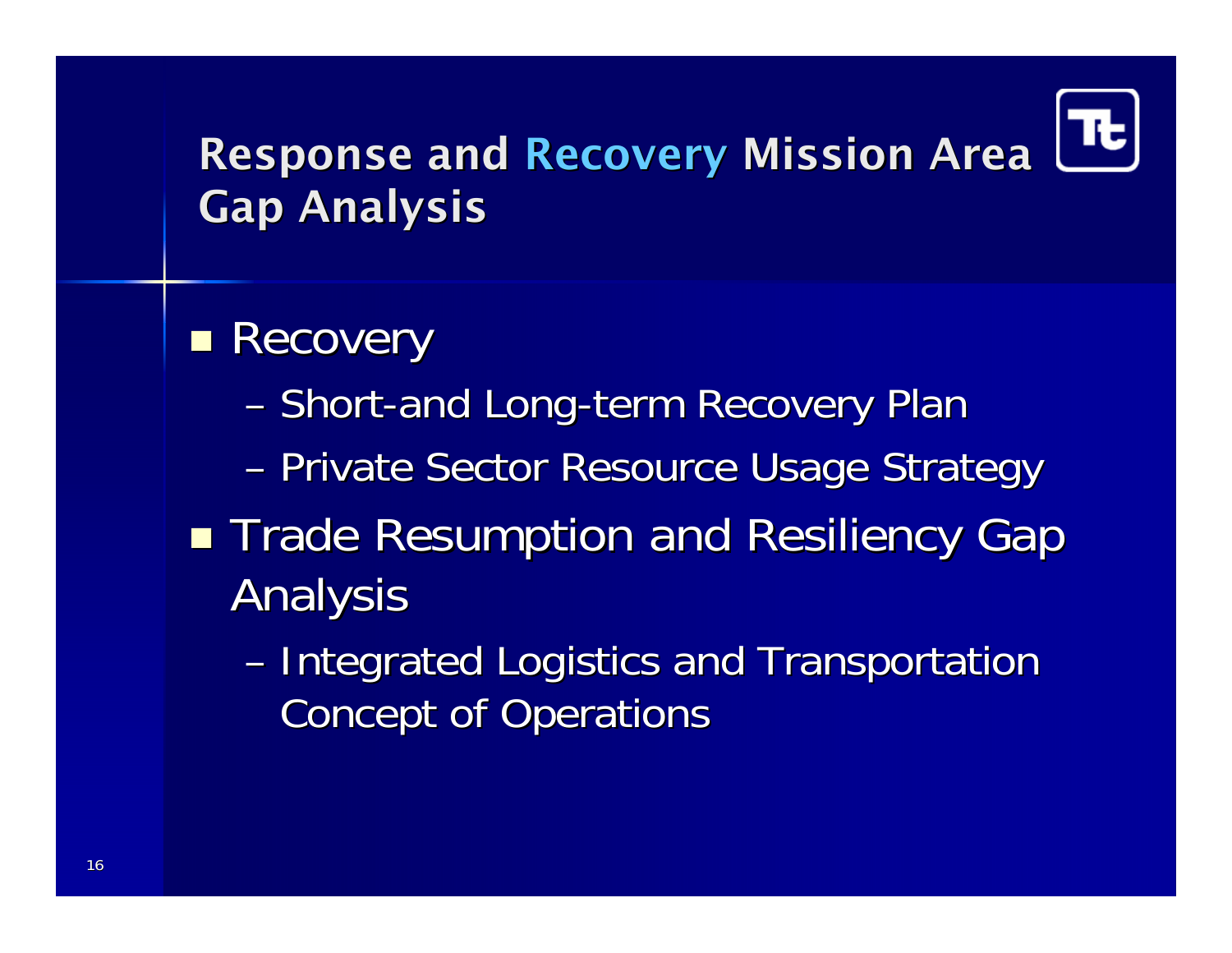

#### **Trade Resumption and Resiliency Gap Analysis**

■ The most critical support systems and elements for trade resumption and resiliency are typically:

- Availability of a Skilled Workforce;
- **However, Marketing Committee** — Electricity;
- **However, Marketing Committee** - Transportation (i.e., rail, road, as well as  $martime$ ; and
- Communication.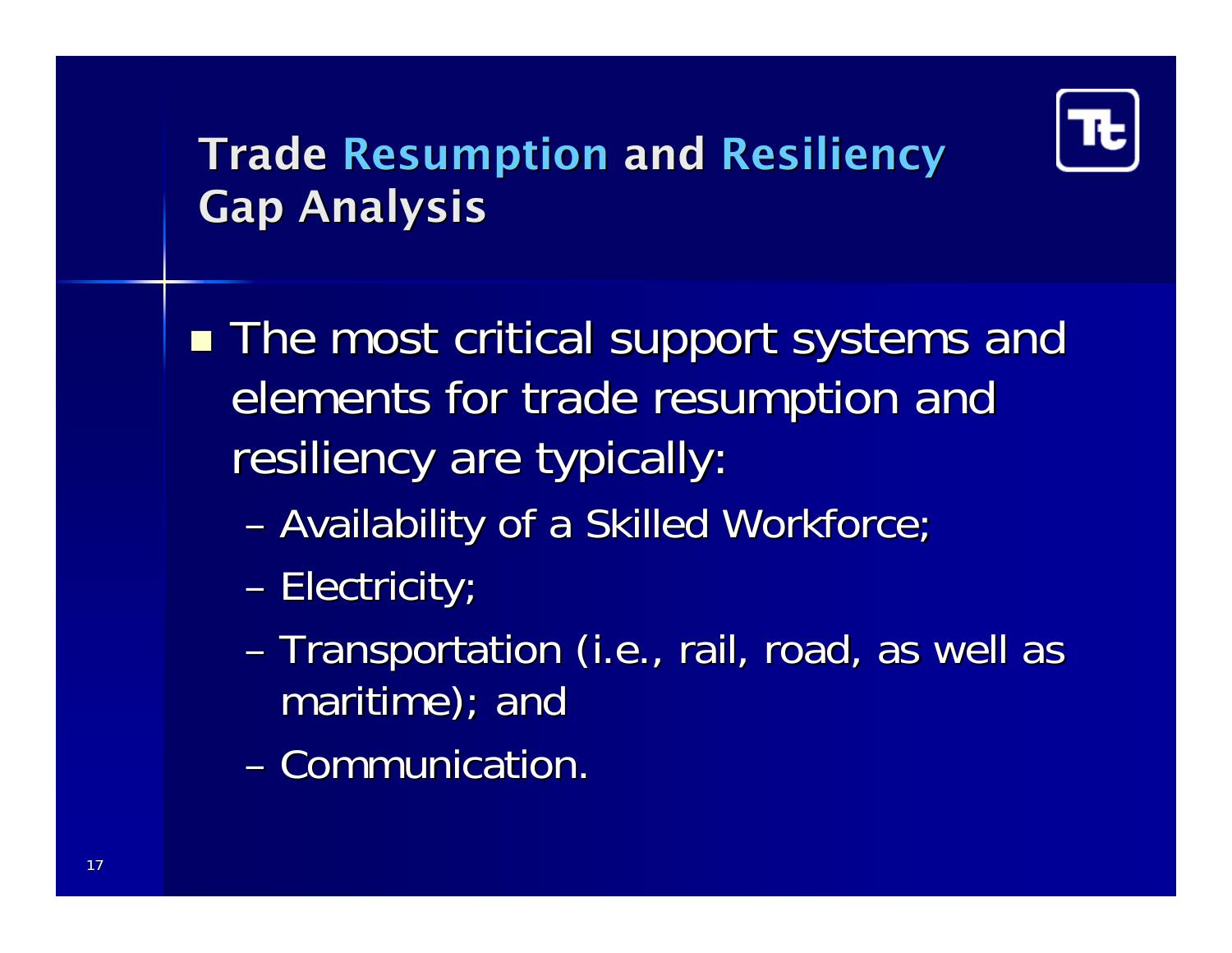

## **Resumption Prioritization**

■ Based on economic impacts, system interdependencies, and sector resiliencies – Industry Prioritization – Vessel Prioritization

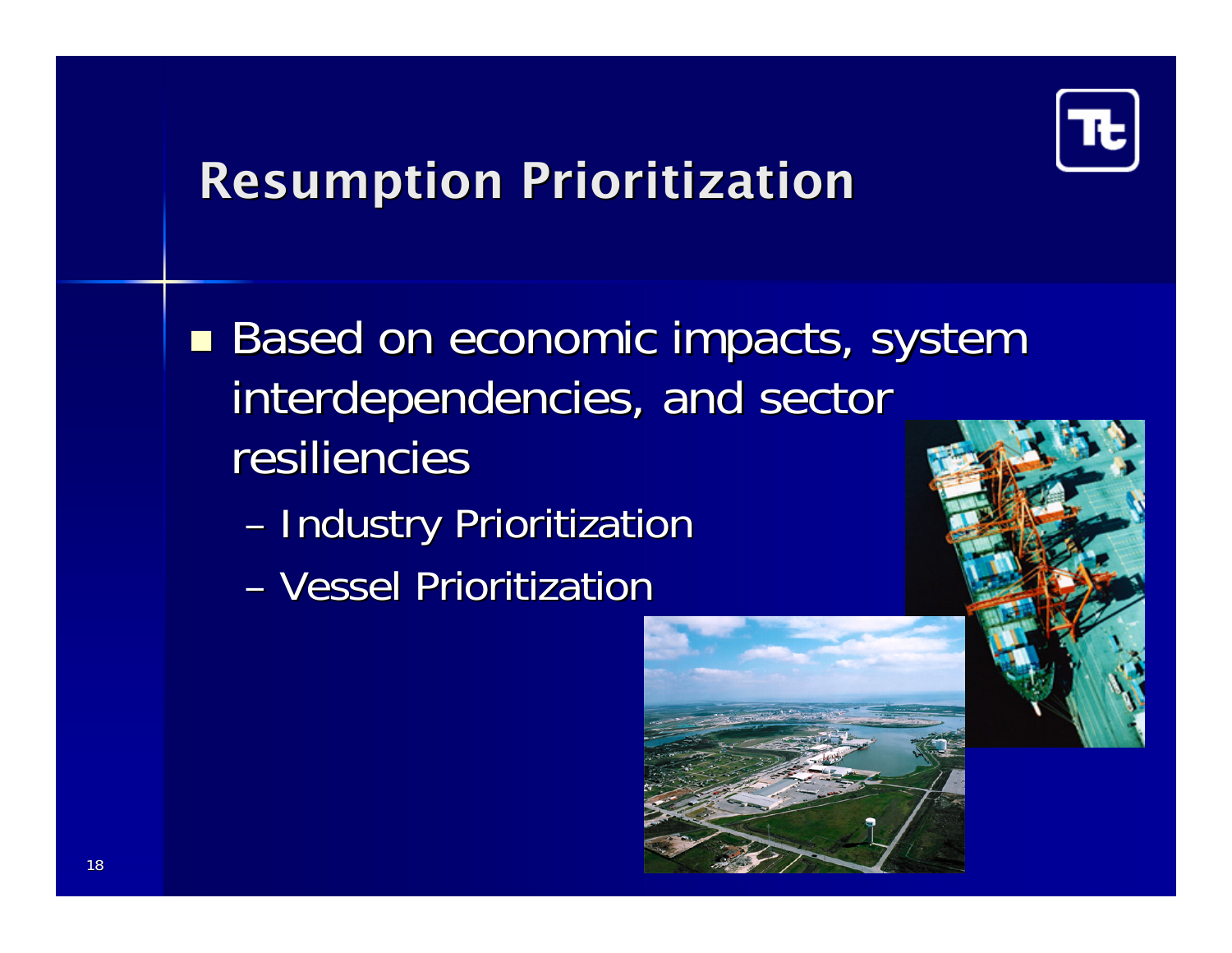

## Implementation of the SRMP mitigations will:

- Help promote a safe and secure (i.e., risk-based) operational environment;
- **Promote the economic viability of** ports, terminals, intermodal centers, and carriers; and
- **Implement a dynamic trade** resumption and resiliency plan.